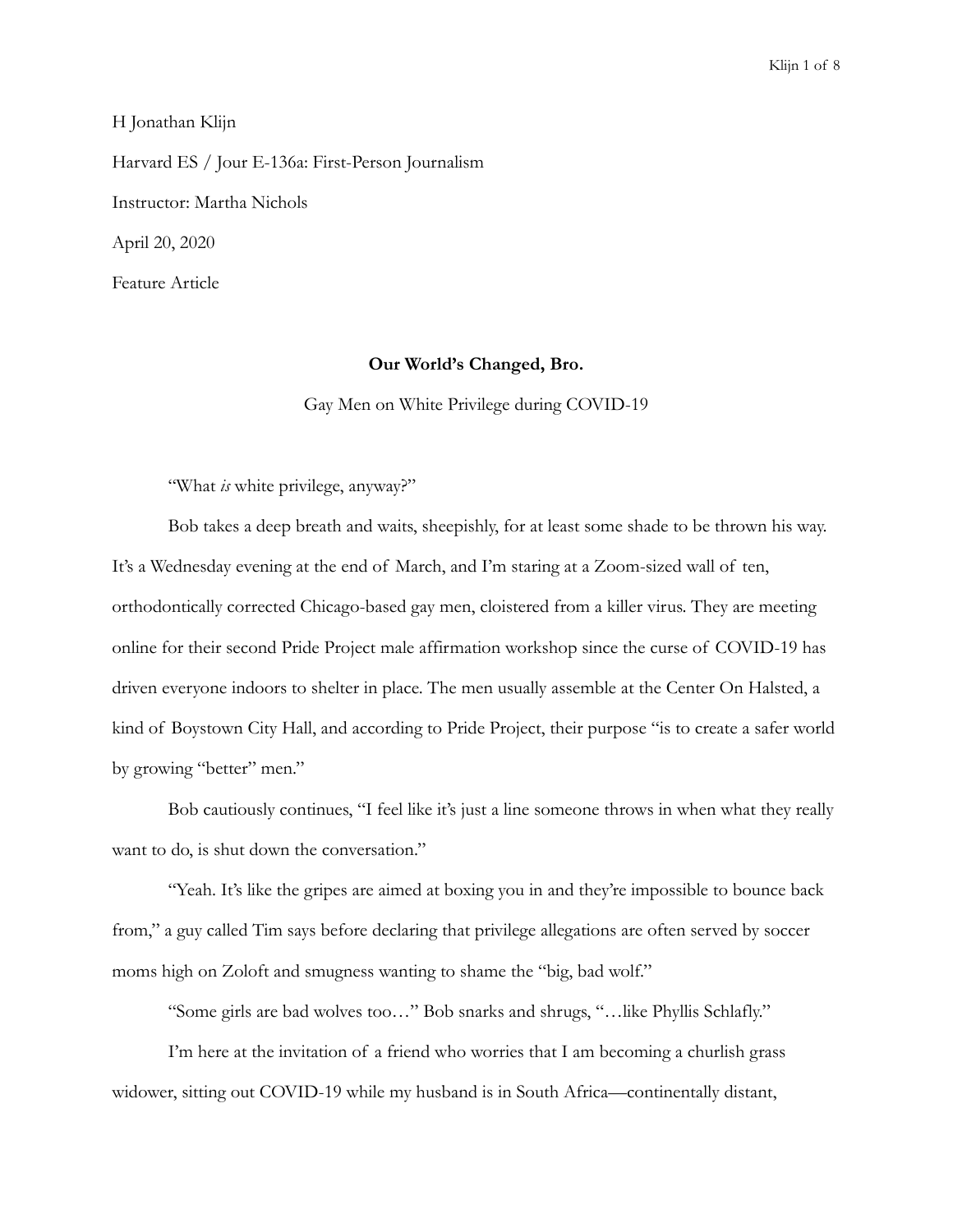Klijn 2 of 8

minding the small hotel we own. Brian lured me by revealing that the topic of discussion will be "white privilege." He figured that as a U.S. citizen of South African birth, I might have some thoughts to share. It's an hour into the three-hour meeting, and already I've been made the brunt of some lighthearted banter and I'm randomly called "buddy." I've been included in private messages asking where in the city I live (irrelevant), how I'm doing with "all this" (appreciated), and where I've been their whole life (flattered).

The mood is convivial. A comment by a guy sipping a martini that "it's not drinking alone if I have my dog for company," is met with a chat message that "it's a problem if it's only 9.00 a.m. LMAO." Two new guys log in and are welcomed with yippity enthusiasm by the screen of waving hands. Displays of maleness are brisk and pointed around these parts. "I'm Ken, and I'm in the Gold Coast. Retired lawyer. Hi, everyone." Ultra-truncated resumes are rattled off in sonorous declamations lest anyone thinks anyone sounds gay. "Eric—I'm in Andersonville."

 I feel duty-bound to share some of my intercontinental knowledge on the privileges of whiteness with Bob. Mindful of not lowering the tone, I gingerly skim over some highlights: inequality, systemic imbalances, disproportional wealth distribution, redlining, segregation, and the need for prison reform. I end with a flourish on apartheid since being a member of the white tribe gives me privileged knowledge of the inner workings of these things.

"Privilege," I make a hold-my-drink pause before continuing, "lies in Band-Aids only matching peachy-pink skin. And we have to rethink what we mean with the word racism." I point out that according to the *Black Agenda Report*, racism implies power and that black people in the United States have very little institutional power. "We may have seen a black president, but don't hold your breath waiting for a black Federal Reserve Chairperson. *That* is a tempered glass ceiling."

Pride Project is set apart from groups like Evryman [*sic*] by what it views as the "added challenge, and gift, of belonging to a minority group." The intimacy of safe spaces encourages individuals to contribute to the collective experience and confront the realities of being gay in a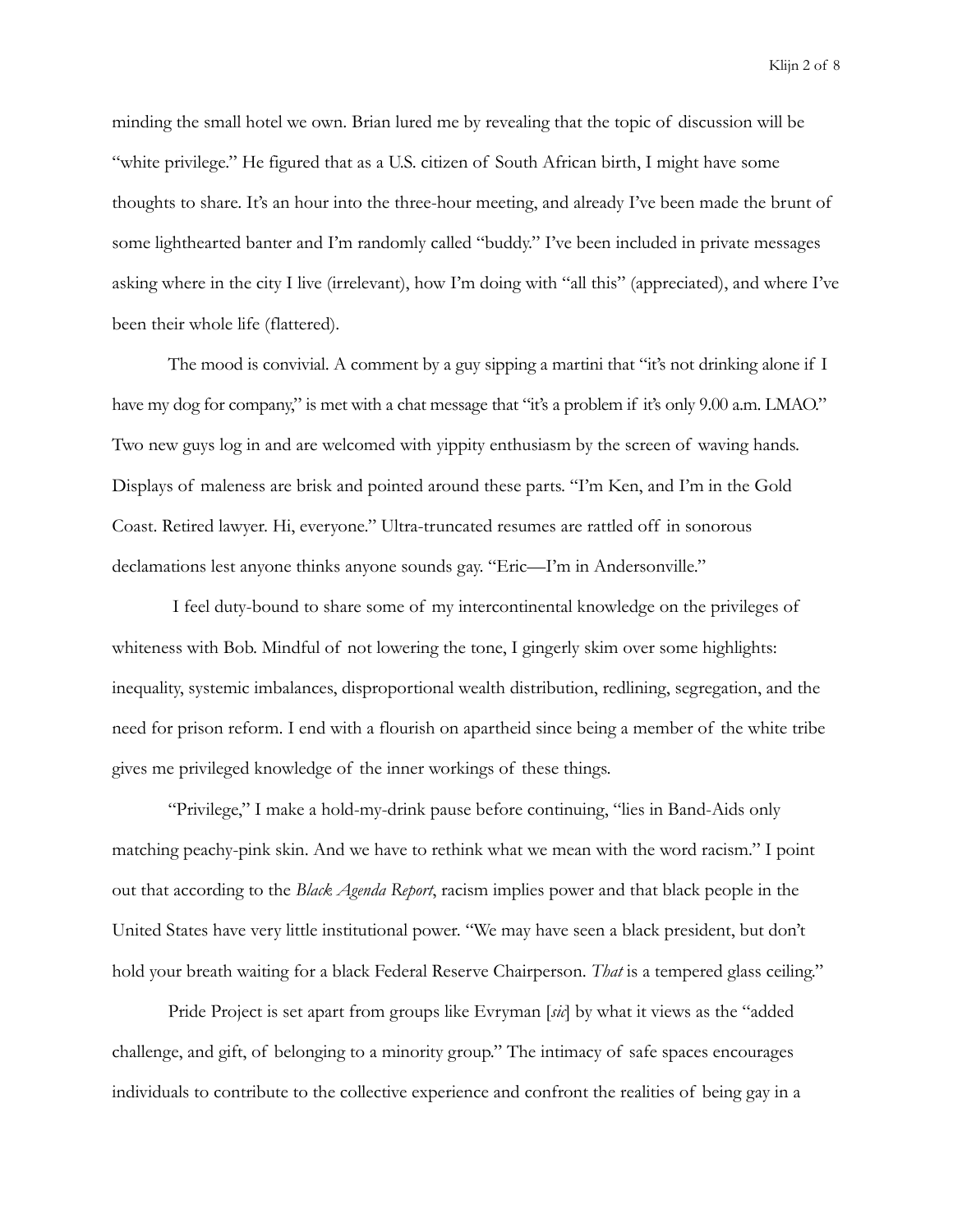Klijn 3 of 8

straight world. The organization focuses on confronting some of the challenges faced by GBTQ men who are raised by society to be homophobic before realizing that they themselves are, in fact, homosexual. Since the start of the COVID-19 ordeal, demand for online interaction has outpaced availability. Movements like Pride Project are under pressure to organize more events on remote conferencing media during a time of unprecedented social distancing.

Shaun—one of the few voices of diversity in the group—feels that the issue of privilege is a changeable thing. "Anyone can find their slice of privilege if they know where to look—you know what I mean?" He is joining from his parents' home in New Orleans, where he is visiting for a month. Shaun mentions that he also attends Ebanman, a monthly gathering for professional gay black men in Chicago. "As a black man, when I deal with another person of color, the situation is reversed—a white guy wouldn't get the access or low-down that I can get." Shaun laughs and points out that he is on a third martini, and that his theory applies mostly to restaurants and the service industry. His tone coursens. He shares that he has spent most of his career as a diversity hire, but that not having the same leg up as white colleagues, pales into insignificance compared with "crimes" like driving while black. "I can't just grab jeans and a hoodie. White people already think I stole my own damn Audi."

I mention a 2014 *Time* opinion piece that drew sharp criticism when its author, Princeton freshman Tal Fortgan, wrote that being made aware of his privilege creates "an imposition to actually explore how I got where I am, and a reminder that I ought to feel personally apologetic because white males seem to pull most of the strings in the world." But Fortgan misses the point. White men *are* protected by some "patron saint of white maleness" who resides in the Fourteenth Amendment, all but guaranteeing (un)equal protection under law, barely worth the paper it's written on if you are a black man at the end of a bad cop's gun.

"It's hard to talk about social distancing without considering that privilege buys more space to be distant in. We've seen social distancing before. It was called segregation." Shaun was not done.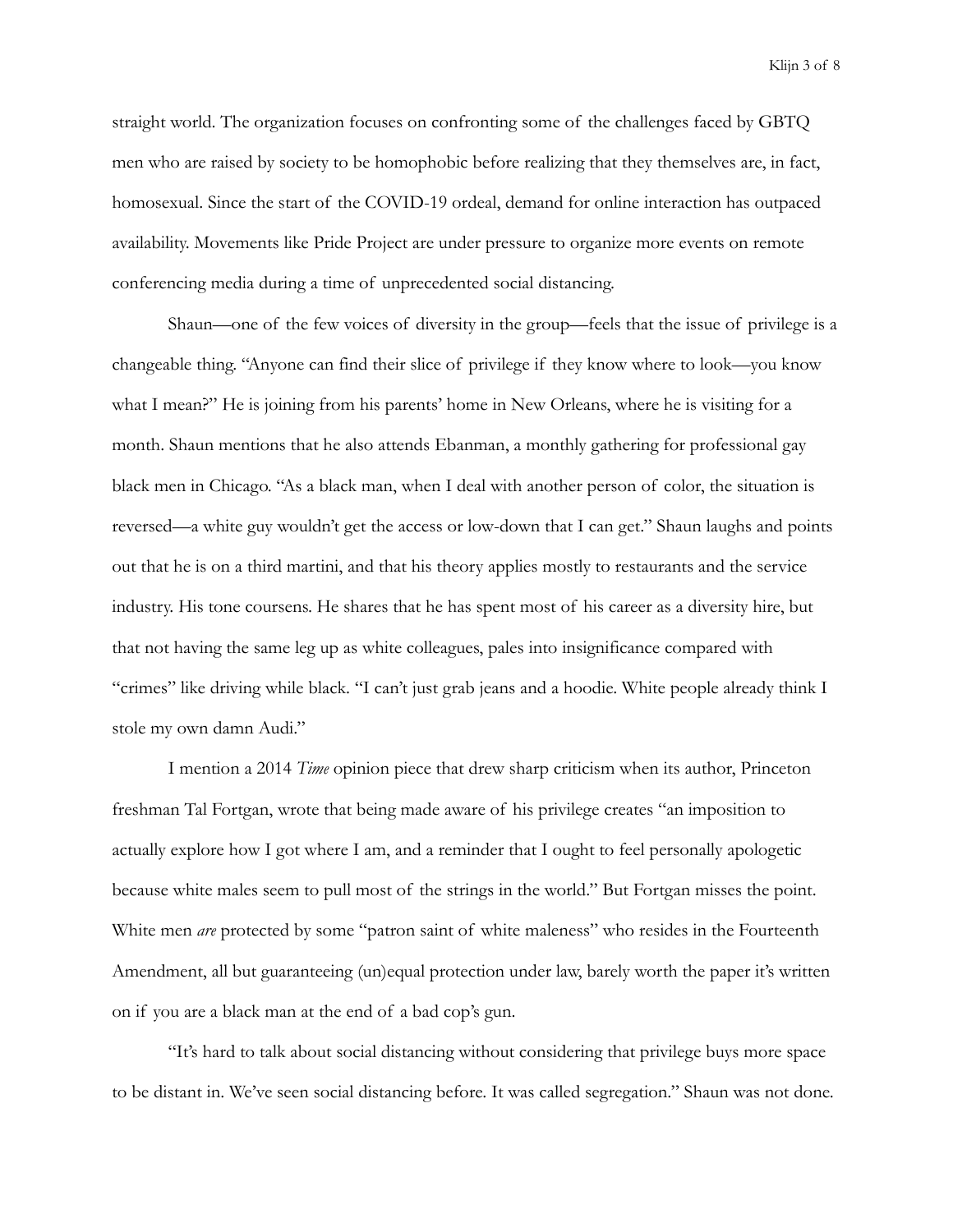Klijn 4 of 8

"Rona doesn't care about privilege. It's equal opportunity." I ask him about Black Lives Matter and subsequent proliferation of "also matters" that, to me at least, diminish the importance of the meaning behind the BLM movement. "I don't like groups like Blue Lives Matter and shit. I'm a cop. It's a job. You know what I'm sayin'? I can take the blue off." I would spend the next few days hearing those words in my head.

 What emerges after two hours with the group is that our zeitgeist prohibits conversation without a coronavirus leitmotif creeping in. After a bathroom break Dylan, meneur d'hommes and a handsome man in his sixties with a wise countenance to boot, launches a chatroom diversion which he calls "Deep Diving." He asks us to delve into our prejudice and complete the line he is typing. It reads: *Shedding my bias, if I came from a place of strength, rather than worry, I would…*

Adrián raises his hand. "I would ask for a raise." He stops and looks down before sharing with the group that as a trucker, he is barely staying ahead with deliveries to supermarkets. "This thing also has me questioning…a lot. I've got no life of my own. I mean, I've got four kids. Two grandkids. I'm divorced from my wife, but I've…I've never really been loved, you know…by a man. Except for hookups…and stuff." He is visibly distraught.

"This virus is hard to deal with." Tim has been muted for a while. "I've been HIV positive for fifteen years—I'm undetectable. This kind of fucks that up." It does. "I am angry at Trump, who now suddenly emerges from some fugue state, but still dragging his heels. And it's people like me who are at risk." The group has grown quiet, hesitant to "dive deep." The format is not designed for grief. I don't think the group was *made* for grief.

"Jonathan—what's *really* going on in South Africa?" Bob again. I share my feelings of isolation and disenchantment with the postapartheid government which is flailing and floundering under the weight of such rampant corruption that the economy has been downgraded below junk status. I wonder aloud if white Africans have pissed in the goodwill soup so much that we are beyond redemption. I want to explain that the South African democracy wasn't randomly concocted out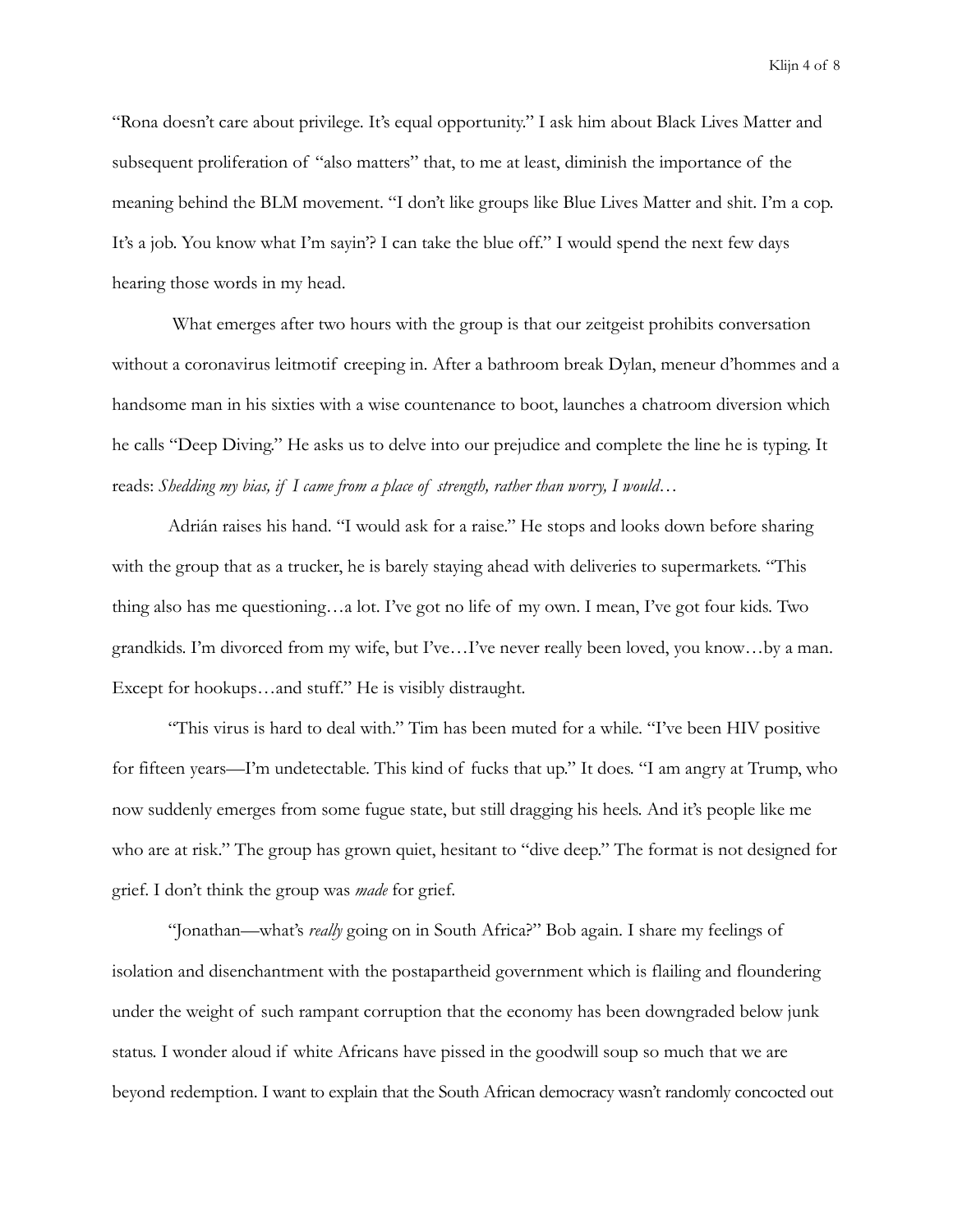Klijn 5 of 8

of micro-aggressions and myopia. Rather, it was nurtured in the fertile soil of repentance, confession, and brutally plain-spoken admissions of complicity. I need to express the anger I feel at my adopted country for electing a leader who, bereft of empathy, gloats, and basks in the praise of sycophants. I want to point out that white America has a race problem that it stoically refuses to confront. Then again, I know my frustrations, wrapped in déjà vu, will be moot because Bob thinks Africa is a country and he will ponder whether black South Africans would like the whites to leave. He will allude to some passé white guilt complex as starting point for healing—in a place he has never been because you know, Mandela, and so instead of discussing dogma and discrimination, next time, let's talk about how privilege is the sleep aid to that American dream, Bob.

Eric takes a stab at lifting the flagging group spirit. "You know, everyone's like, wanting to know how you feel about all this and if you're doing OK? I feel that we are all getting closer, which, you know, sounds weird, but it's like people want to get into deeper conversations." The atmosphere perks up—all mutes are off, and the simultaneous chatter adds a *Blade Runner* feel to the event. "I took a picture of a coyote on Monday as it was crossing Michigan Avenue. By coincidence, I had my camera out," new-guy Ken says. He screen-shares a picture of the coyote on a graveyard-quiet Magnificent Mile. It reminds me of Pripyat. Judging by the silence of the group, I suspect we're all recalibrating our responses to yet another fact or image that hints at the dystopia which has become the COVID-19 hallmark. "Canada Goose uses coyote fur for their jackets." Bob is now fully realized in his role as the Debbie Downer of the group.

By 9.00 p.m. the group dynamic ebbs, and we do an online version of a post-game huddle, chewing the collective cud. Dylan implores us to "remain strong" or something, and lands a last clunker about "embracing the feeling of being loved." I drift off, wondering if this really is the new normal. We pledge to be "get-real bros" and that we will allow ourselves the indulgence of personal mental maintenance. What I experience most intensely, however, is abandonment. It is made all the more prominent by dropped signals, Zoom niceness, and coy flirtations with strangers who, under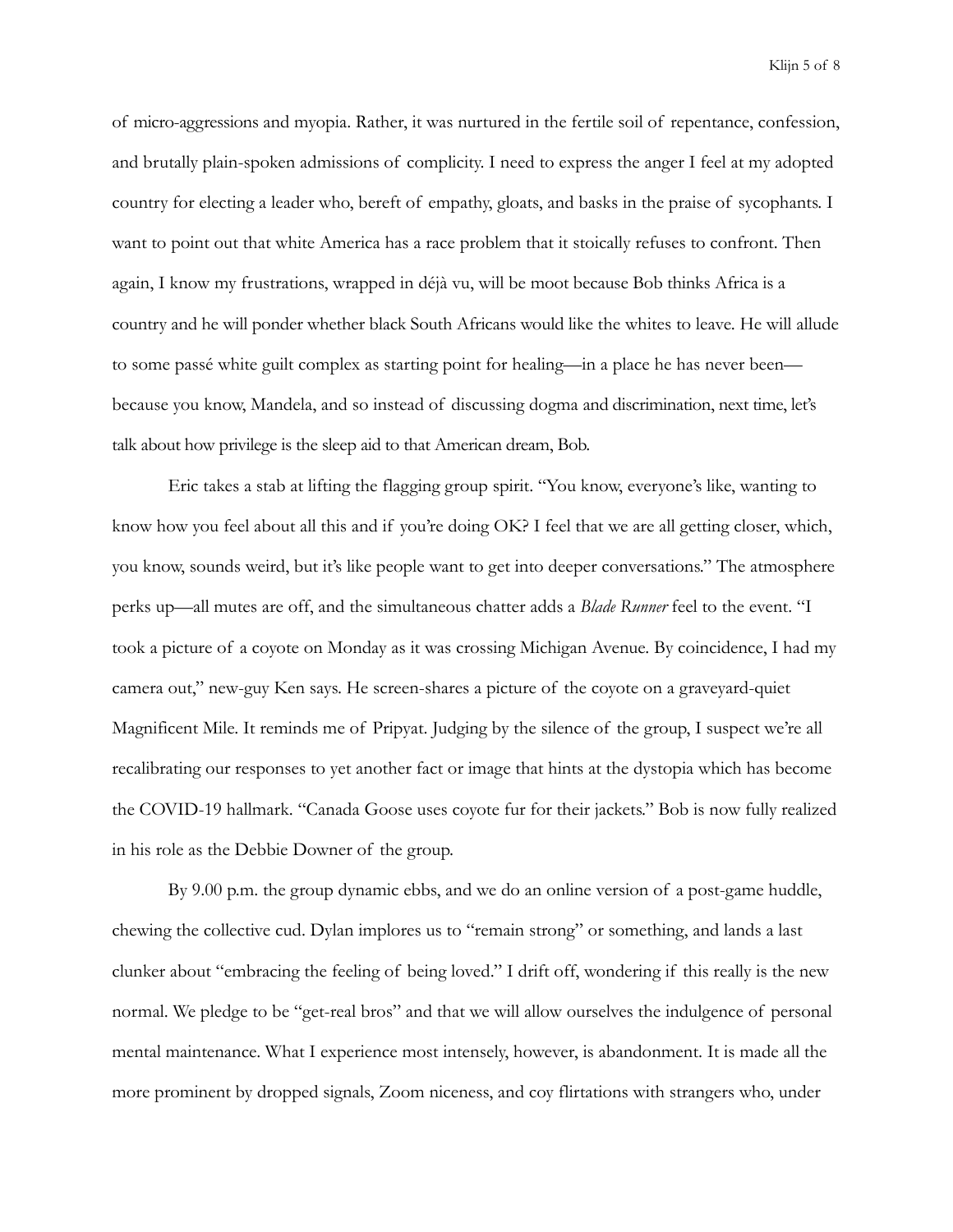Klijn 6 of 8

old-normal non-COVID-19 circumstances, I would not spend an evening with. I imagine them in their condos scattered across this beautiful city, and like me, they are making tea, drawing a bath, or watching Rachel Maddow as we stare out of our windows. In one way or another, we always manage to take detours from isolation and viral loneliness. Each one of us caught in the melancholy of a social isolation that predates, outlives, and goes beyond, this or any other virus.



A Coyote running down an empty Michigan Avenue in Chicago. Credit: [u/strange\\_unicorn](https://old.reddit.com/r/chicago/comments/fuz847/coyote_running_down_an_empty_michigan_ave/)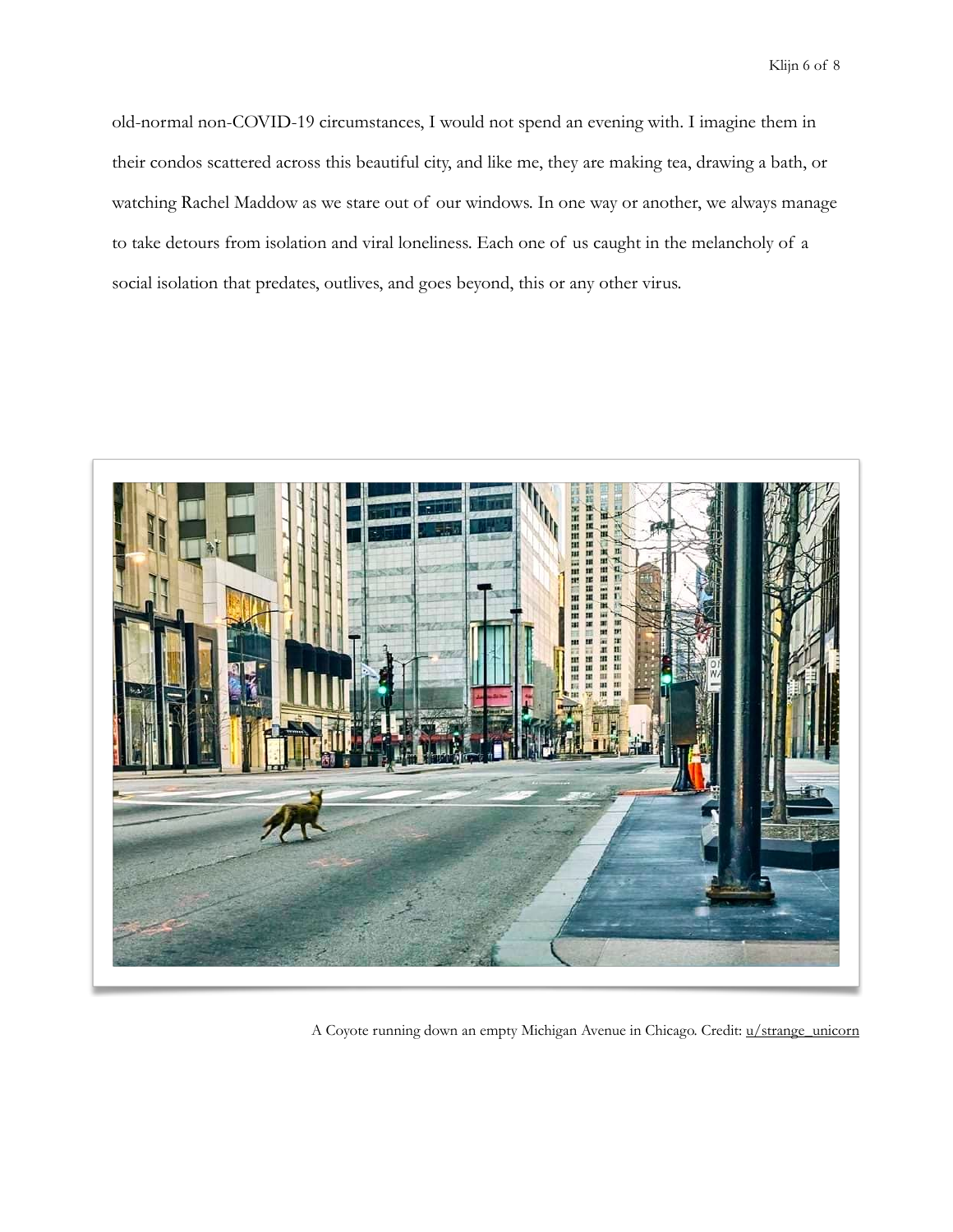## Work Cited

Birnbaum, B. Personal communication, March 25, 2020

- Chow, Andrew R. "Claudia Rankine Wants to Talk About White Privilege." *Time*, Time, 6 Mar. 2020, [time.com/5797979/claudia-rankine-help-play/.](http://time.com/5797979/claudia-rankine-help-play/)
- Dillard, Coshandra, et al. "What Is White Privilege, Really?" *Teaching Tolerance*, 2020, [www.tolerance.org/](http://www.tolerance.org/magazine/fall-2018/what-is-white-privilege-really) [magazine/fall-2018/what-is-white-privilege-really.](http://www.tolerance.org/magazine/fall-2018/what-is-white-privilege-really)

Downs, Alan. The Velvet Rage: Growing up Gay in a Straight Mans World. Da Capo Lifelong, 2012.

Ebanman Professional Black Gay Social Club *Meetup*, [www.meetup.com/EBANMAN/](https://www.meetup.com/EBANMAN/)

Eliastam, John L.B. "Exploring Ubuntu in South Africa:." *Verbum Et Ecclesia*, AOSIS Publishing, 19 June 2015, [www.scielo.org.za/scielo.php?script=sci\\_arttext&pid=S2074-77052015000200006.](http://www.scielo.org.za/scielo.php?script=sci_arttext&pid=S2074-77052015000200006)

Evryman. "Now More than Ever,We're Stronger Together." *EVRYMAN*, [www.evryman.com/](http://www.evryman.com/)

Fortgang, Tal. "Why I'll Never Apologize for My White Male Privilege." *Time*, Time, 2 May 2014, [time.com/85933/why-ill-never-apologize-for-my-white-male-privilege/](http://time.com/85933/why-ill-never-apologize-for-my-white-male-privilege/).

Freeman, S. Personal communication, March 25, 2020

- Halsted. "Center on Halsted Chicago's Lesbian, Gay, Bisexual, Transgender and Queer Community Center." *Center on Halsted*, [www.centeronhalsted.org/](http://www.centeronhalsted.org/)
- Hansen-Bundy, Benjy. "My Time Inside a Group Where Men Confront Their Feelings.", GQ, 29 Oct. 2019, [www.gq.com/story/inside-a-group-where-men-confront-their-feelings.](http://www.gq.com/story/inside-a-group-where-men-confront-their-feelings)

Hutcheson, E. Personal communication, March 25, 2020

Mac, Gabriel. "The End of Straight.", GQ, 29 July 2019, [www.gq.com/story/the-end-of-straight](http://www.gq.com/story/the-end-of-straight).

ManKind "Pride Project – the GBTQ Gateway to the Pride Project." *For GBTQ Men Passionate about* 

*Personal Growth*, [mankindpride.mkpusa.org/](http://mankindpride.mkpusa.org/).

Kenyatta, Rohn. "Black People in America Cannot Be Racist" *Black Agenda Report*, 21 Aug. 2019, [blackagendareport.com/black-people-america-cannot-be-racist-much-they-might-be.](http://blackagendareport.com/black-people-america-cannot-be-racist-much-they-might-be)

Shriver, Lionel. "Lefty Lingo." *Harper's Magazine*, 15 Jan. 2020, [harpers.org/archive/2019/12/lefty-lingo/](http://harpers.org/archive/2019/12/lefty-lingo/)